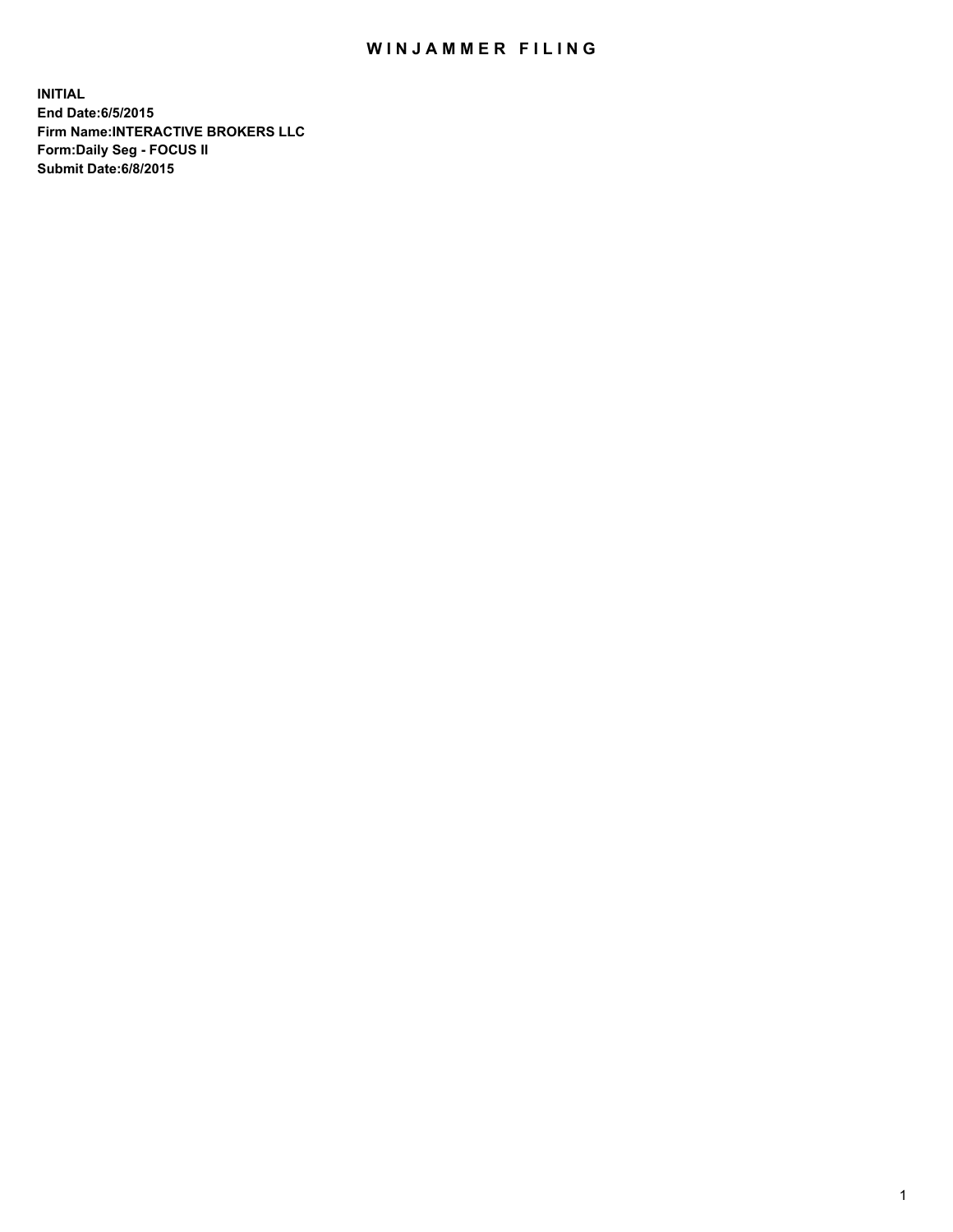## **INITIAL End Date:6/5/2015 Firm Name:INTERACTIVE BROKERS LLC Form:Daily Seg - FOCUS II Submit Date:6/8/2015 Daily Segregation - Cover Page**

| Name of Company                                                                   | <b>INTERACTIVE BROKERS LLC</b> |
|-----------------------------------------------------------------------------------|--------------------------------|
| <b>Contact Name</b>                                                               | <b>Michael Ellman</b>          |
| <b>Contact Phone Number</b>                                                       | 203-422-8926                   |
| <b>Contact Email Address</b>                                                      | mellman@interactivebrokers.co  |
|                                                                                   | $\underline{\mathbf{m}}$       |
| FCM's Customer Segregated Funds Residual Interest Target (choose one):            |                                |
| a. Minimum dollar amount: ; or                                                    | $\overline{\mathbf{0}}$        |
| b. Minimum percentage of customer segregated funds required:% ; or                | 0                              |
| c. Dollar amount range between: and; or                                           | 155,000,000 245,000,000        |
| d. Percentage range of customer segregated funds required between:% and%.         | 00                             |
| FCM's Customer Secured Amount Funds Residual Interest Target (choose one):        |                                |
| a. Minimum dollar amount: ; or                                                    | $\overline{\mathbf{0}}$        |
| b. Minimum percentage of customer secured funds required:% ; or                   | 0                              |
| c. Dollar amount range between: and; or                                           | 80,000,000 120,000,000         |
| d. Percentage range of customer secured funds required between:% and%.            | 00                             |
|                                                                                   |                                |
| FCM's Cleared Swaps Customer Collateral Residual Interest Target (choose one):    |                                |
| a. Minimum dollar amount: ; or                                                    | $\overline{\mathbf{0}}$        |
| b. Minimum percentage of cleared swaps customer collateral required:% ; or        | $\overline{\mathbf{0}}$        |
| c. Dollar amount range between: and; or                                           | 0 <sub>0</sub>                 |
| d. Percentage range of cleared swaps customer collateral required between:% and%. | 0 <sub>0</sub>                 |
| Current ANC:on                                                                    | 2,418,986,040 05-JUN-2015      |
| <b>Broker Dealer Minimum</b>                                                      | 304,054,838                    |
| Debit/Deficit - CustomersCurrent AmountGross Amount                               |                                |
| Domestic Debit/Deficit                                                            | 302,062                        |
| Foreign Debit/Deficit                                                             | 192,3210                       |
| Debit/Deficit - Non CustomersCurrent AmountGross Amount                           |                                |
| Domestic Debit/Deficit                                                            | 0 <sub>0</sub>                 |
| Foreign Debit/Deficit                                                             | 0 <sub>0</sub>                 |
| Proprietary Profit/Loss                                                           |                                |
| Domestic Profit/Loss                                                              | $\overline{\mathbf{0}}$        |
| Foreign Profit/Loss                                                               | $\underline{\mathbf{0}}$       |
| Proprietary Open Trade Equity                                                     |                                |
| Domestic OTE                                                                      | <u>0</u>                       |
| Foreign OTE                                                                       | <u>0</u>                       |
| <b>SPAN</b>                                                                       |                                |
| <b>Customer SPAN Calculation</b>                                                  | 1,431,759,534                  |
| Non-Customer SPAN Calcualation                                                    | 26,027,439                     |
| Proprietary Capital Charges                                                       | <u>0</u>                       |
| Minimum Dollar Amount Requirement                                                 | 20,000,000 [7465]              |
| Other NFA Dollar Amount Requirement                                               | 22,658,453 [7475]              |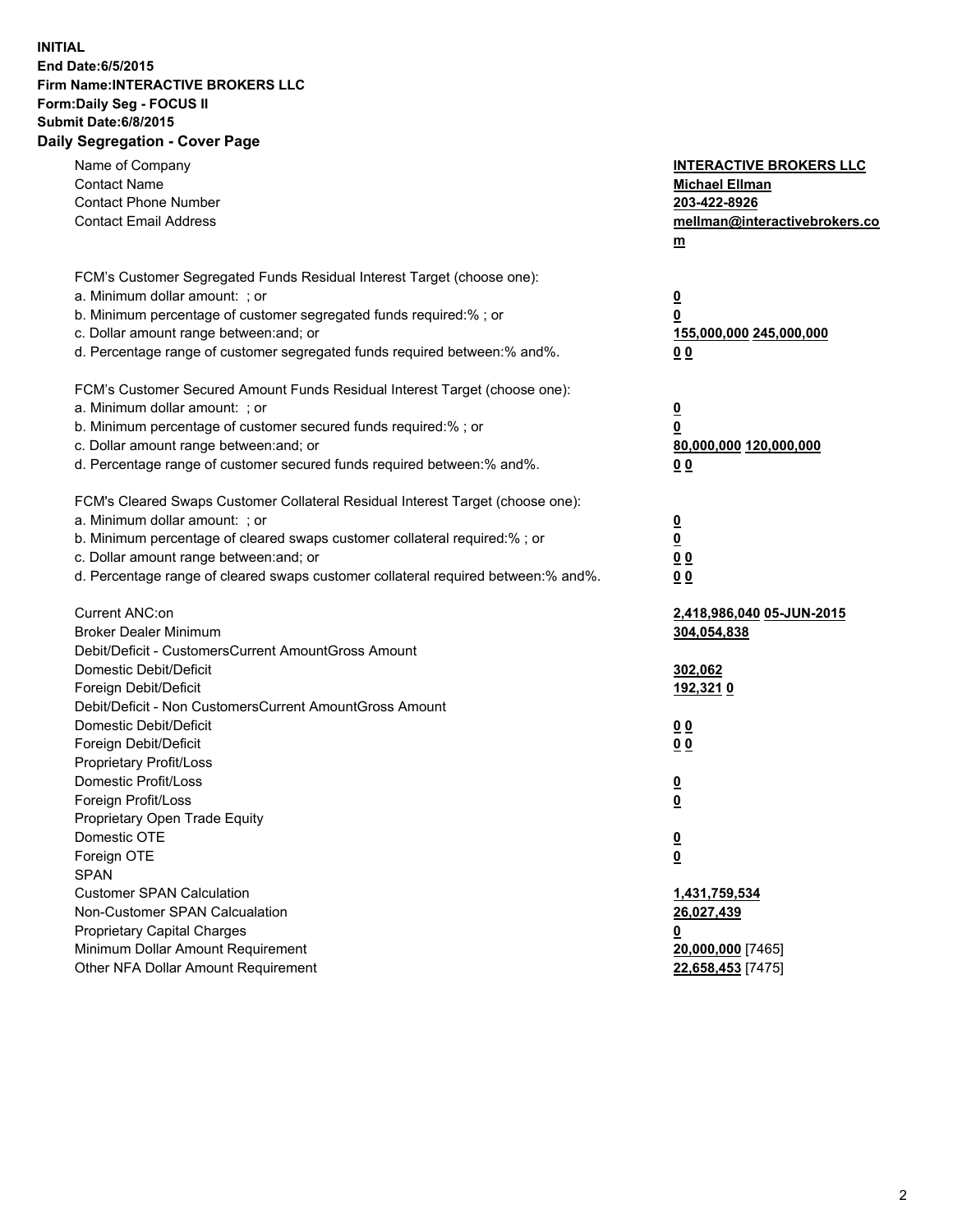## **INITIAL End Date:6/5/2015 Firm Name:INTERACTIVE BROKERS LLC Form:Daily Seg - FOCUS II Submit Date:6/8/2015 Daily Segregation - Secured Amounts**

|     | Foreign Futures and Foreign Options Secured Amounts                                         |                                                         |
|-----|---------------------------------------------------------------------------------------------|---------------------------------------------------------|
|     | Amount required to be set aside pursuant to law, rule or regulation of a foreign            | $0$ [7305]                                              |
|     | government or a rule of a self-regulatory organization authorized thereunder                |                                                         |
| 1.  | Net ledger balance - Foreign Futures and Foreign Option Trading - All Customers             |                                                         |
|     | A. Cash                                                                                     | 590,646,318 [7315]                                      |
|     | B. Securities (at market)                                                                   | $0$ [7317]                                              |
| 2.  | Net unrealized profit (loss) in open futures contracts traded on a foreign board of trade   | -13,215,461 [7325]                                      |
| 3.  | Exchange traded options                                                                     |                                                         |
|     | a. Market value of open option contracts purchased on a foreign board of trade              | 97,925 [7335]                                           |
|     | b. Market value of open contracts granted (sold) on a foreign board of trade                | -124,032 <sub>[7337]</sub>                              |
| 4.  | Net equity (deficit) (add lines 1.2. and 3.)                                                | 577,404,750 [7345]                                      |
| 5.  | Account liquidating to a deficit and account with a debit balances - gross amount           | 192,321 [7351]                                          |
|     | Less: amount offset by customer owned securities                                            | 0 [7352] 192,321 [7354]                                 |
| 6.  | Amount required to be set aside as the secured amount - Net Liquidating Equity              | 577,597,071 [7355]                                      |
|     | Method (add lines 4 and 5)                                                                  |                                                         |
| 7.  | Greater of amount required to be set aside pursuant to foreign jurisdiction (above) or line | 577,597,071 [7360]                                      |
|     | 6.                                                                                          |                                                         |
|     | FUNDS DEPOSITED IN SEPARATE REGULATION 30.7 ACCOUNTS                                        |                                                         |
| 1.  | Cash in banks                                                                               |                                                         |
|     | A. Banks located in the United States                                                       | $0$ [7500]                                              |
|     | B. Other banks qualified under Regulation 30.7                                              | 0 [7520] 0 [7530]                                       |
| 2.  | Securities                                                                                  |                                                         |
|     | A. In safekeeping with banks located in the United States                                   | 532,605,792 [7540]                                      |
|     | B. In safekeeping with other banks qualified under Regulation 30.7                          | 0 [7560] 532,605,792 [7570]                             |
| 3.  | Equities with registered futures commission merchants                                       |                                                         |
|     | A. Cash                                                                                     | $0$ [7580]                                              |
|     | <b>B.</b> Securities                                                                        | $0$ [7590]                                              |
|     |                                                                                             |                                                         |
|     | C. Unrealized gain (loss) on open futures contracts                                         | $0$ [7600]                                              |
|     | D. Value of long option contracts                                                           | $0$ [7610]                                              |
|     | E. Value of short option contracts                                                          | 0 [7615] 0 [7620]                                       |
| 4.  | Amounts held by clearing organizations of foreign boards of trade                           |                                                         |
|     | A. Cash                                                                                     | 0[7640]                                                 |
|     | <b>B.</b> Securities                                                                        | $0$ [7650]                                              |
|     | C. Amount due to (from) clearing organization - daily variation                             | $0$ [7660]                                              |
|     | D. Value of long option contracts                                                           | $0$ [7670]                                              |
|     | E. Value of short option contracts                                                          | 0 [7675] 0 [7680]                                       |
| 5.  | Amounts held by members of foreign boards of trade                                          |                                                         |
|     | A. Cash                                                                                     | 160,452,329 [7700]                                      |
|     | <b>B.</b> Securities                                                                        | $0$ [7710]                                              |
|     | C. Unrealized gain (loss) on open futures contracts                                         | 6,712,910 [7720]                                        |
|     | D. Value of long option contracts                                                           | 97,927 [7730]                                           |
|     | E. Value of short option contracts                                                          | <u>-<b>124,025</b></u> [7735] <u>167,139,141</u> [7740] |
| 6.  | Amounts with other depositories designated by a foreign board of trade                      | $0$ [7760]                                              |
| 7.  | Segregated funds on hand                                                                    | $0$ [7765]                                              |
| 8.  | Total funds in separate section 30.7 accounts                                               | 699,744,933 [7770]                                      |
| 9.  | Excess (deficiency) Set Aside for Secured Amount (subtract line 7 Secured Statement         | 122,147,862 [7380]                                      |
|     | Page 1 from Line 8)                                                                         |                                                         |
| 10. | Management Target Amount for Excess funds in separate section 30.7 accounts                 | 80,000,000 [7780]                                       |
| 11. | Excess (deficiency) funds in separate 30.7 accounts over (under) Management Target          | 42,147,862 [7785]                                       |
|     |                                                                                             |                                                         |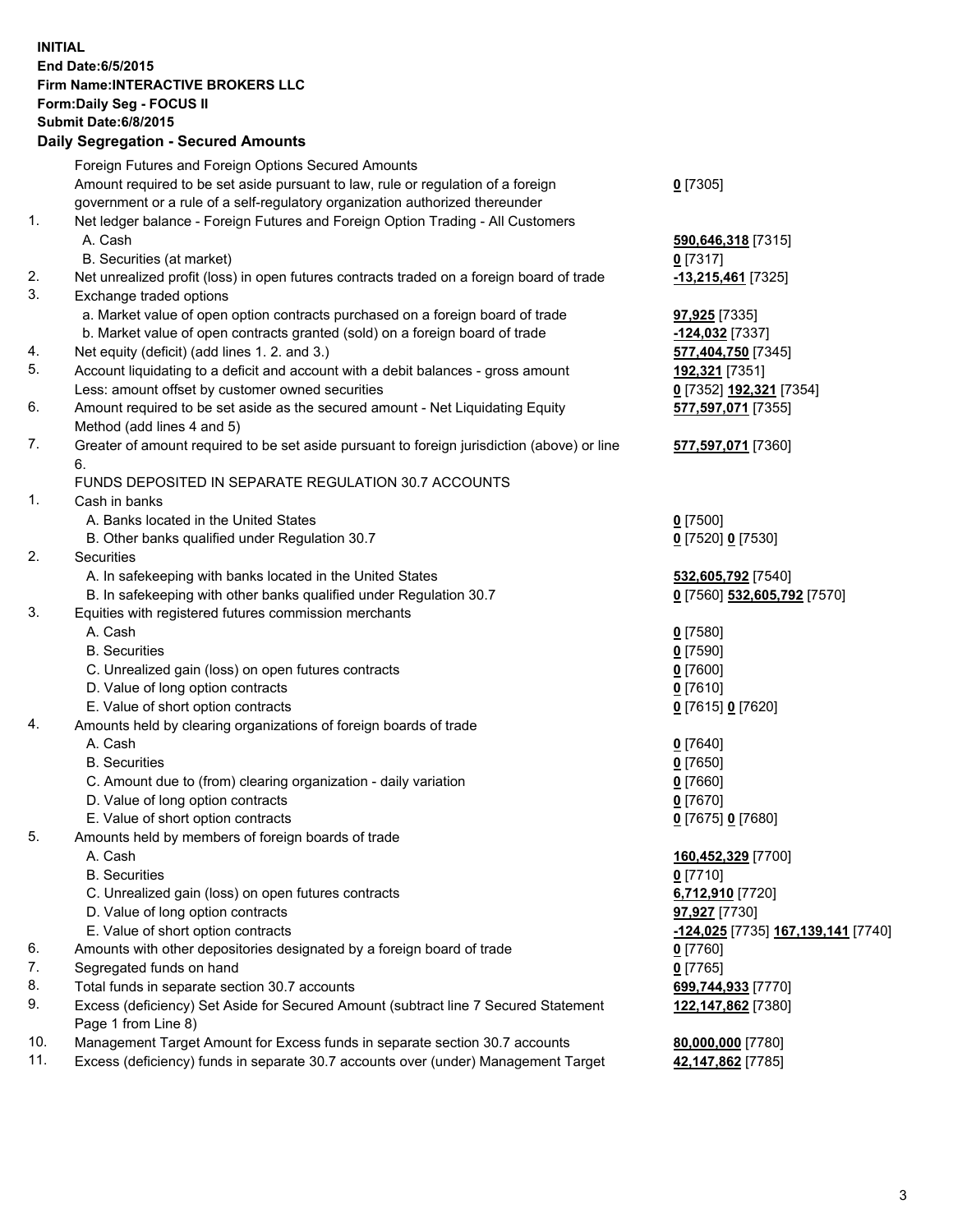**INITIAL End Date:6/5/2015 Firm Name:INTERACTIVE BROKERS LLC Form:Daily Seg - FOCUS II Submit Date:6/8/2015 Daily Segregation - Segregation Statement** SEGREGATION REQUIREMENTS(Section 4d(2) of the CEAct) 1. Net ledger balance A. Cash **2,653,839,572** [7010] B. Securities (at market) **0** [7020] 2. Net unrealized profit (loss) in open futures contracts traded on a contract market **-44,255,871** [7030] 3. Exchange traded options A. Add market value of open option contracts purchased on a contract market **127,806,920** [7032] B. Deduct market value of open option contracts granted (sold) on a contract market **-183,300,836** [7033] 4. Net equity (deficit) (add lines 1, 2 and 3) **2,554,089,785** [7040] 5. Accounts liquidating to a deficit and accounts with debit balances - gross amount **302,062** [7045] Less: amount offset by customer securities **0** [7047] **302,062** [7050] 6. Amount required to be segregated (add lines 4 and 5) **2,554,391,847** [7060] FUNDS IN SEGREGATED ACCOUNTS 7. Deposited in segregated funds bank accounts A. Cash **305,679,764** [7070] B. Securities representing investments of customers' funds (at market) **1,480,486,485** [7080] C. Securities held for particular customers or option customers in lieu of cash (at market) **0** [7090] 8. Margins on deposit with derivatives clearing organizations of contract markets A. Cash **16,692,310** [7100] B. Securities representing investments of customers' funds (at market) **108,015,620** [7110] C. Securities held for particular customers or option customers in lieu of cash (at market) **0** [7120] 9. Net settlement from (to) derivatives clearing organizations of contract markets **-1,162,543** [7130] 10. Exchange traded options A. Value of open long option contracts **2,686,673** [7132] B. Value of open short option contracts **-6,922,691** [7133] 11. Net equities with other FCMs A. Net liquidating equity **-37,963,804** [7140] B. Securities representing investments of customers' funds (at market) **922,738,281** [7160] C. Securities held for particular customers or option customers in lieu of cash (at market) **0** [7170] 12. Segregated funds on hand **0** [7150] 13. Total amount in segregation (add lines 7 through 12) **2,790,250,095** [7180] 14. Excess (deficiency) funds in segregation (subtract line 6 from line 13) **235,858,248** [7190] 15. Management Target Amount for Excess funds in segregation **155,000,000** [7194] **80,858,248** [7198]

16. Excess (deficiency) funds in segregation over (under) Management Target Amount Excess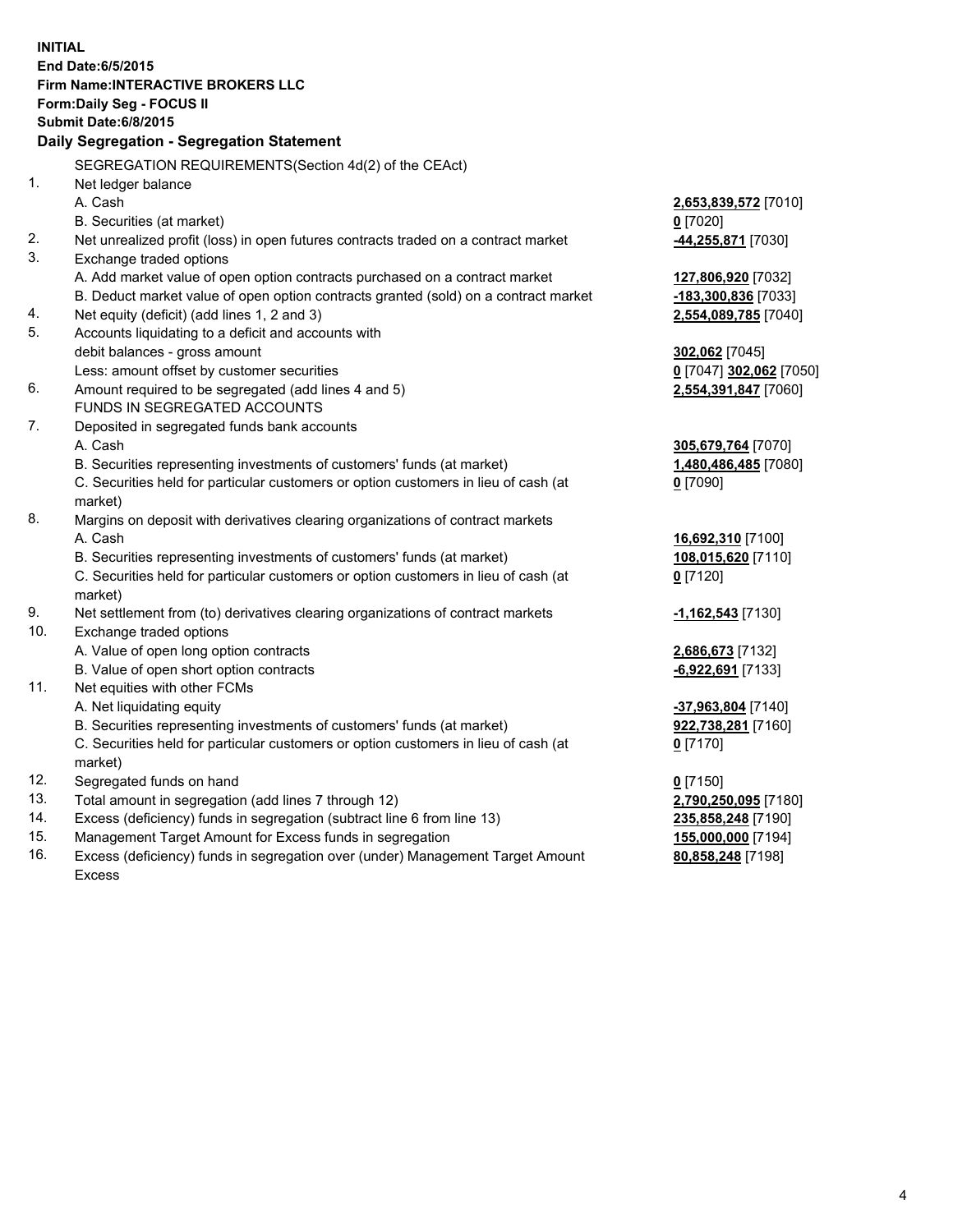## **INITIAL End Date:6/5/2015 Firm Name:INTERACTIVE BROKERS LLC Form:Daily Seg - FOCUS II Submit Date:6/8/2015 Daily Segregation - Supplemental**

| $\blacksquare$ | Total gross margin deficiencies - Segregated Funds Origin                                                                        | 5,321,887 [9100] |
|----------------|----------------------------------------------------------------------------------------------------------------------------------|------------------|
| $\blacksquare$ | Total gross margin deficiencies - Secured Funds Origin                                                                           | 3,591,320 [9101] |
| $\blacksquare$ | Total gross margin deficiencies - Cleared Swaps Customer Collateral Funds Origin                                                 | $0$ [9102]       |
| $\blacksquare$ | Total gross margin deficiencies - Noncustomer and Proprietary Accounts Origin                                                    | $0$ [9103]       |
| $\blacksquare$ | Total number of accounts contributing to total gross margin deficiencies - Segregated<br>Funds Origin                            | 214 [9104]       |
| $\blacksquare$ | Total number of accounts contributing to total gross margin deficiencies - Secured<br>Funds Origin                               | 105 [9105]       |
| $\blacksquare$ | Total number of accounts contributing to the total gross margin deficiencies - Cleared<br>Swaps Customer Collateral Funds Origin | $0$ [9106]       |
| ۰              | Total number of accounts contributing to the total gross margin deficiencies -<br>Noncustomer and Proprietary Accounts Origin    | $0$ [9107]       |
| $\blacksquare$ | Upload a copy of the firm's daily margin report the FCM uses to issue margin calls<br>which corresponds with the reporting date. |                  |

20150605 Commodity Margin Deficiency Report Upload.xlsx